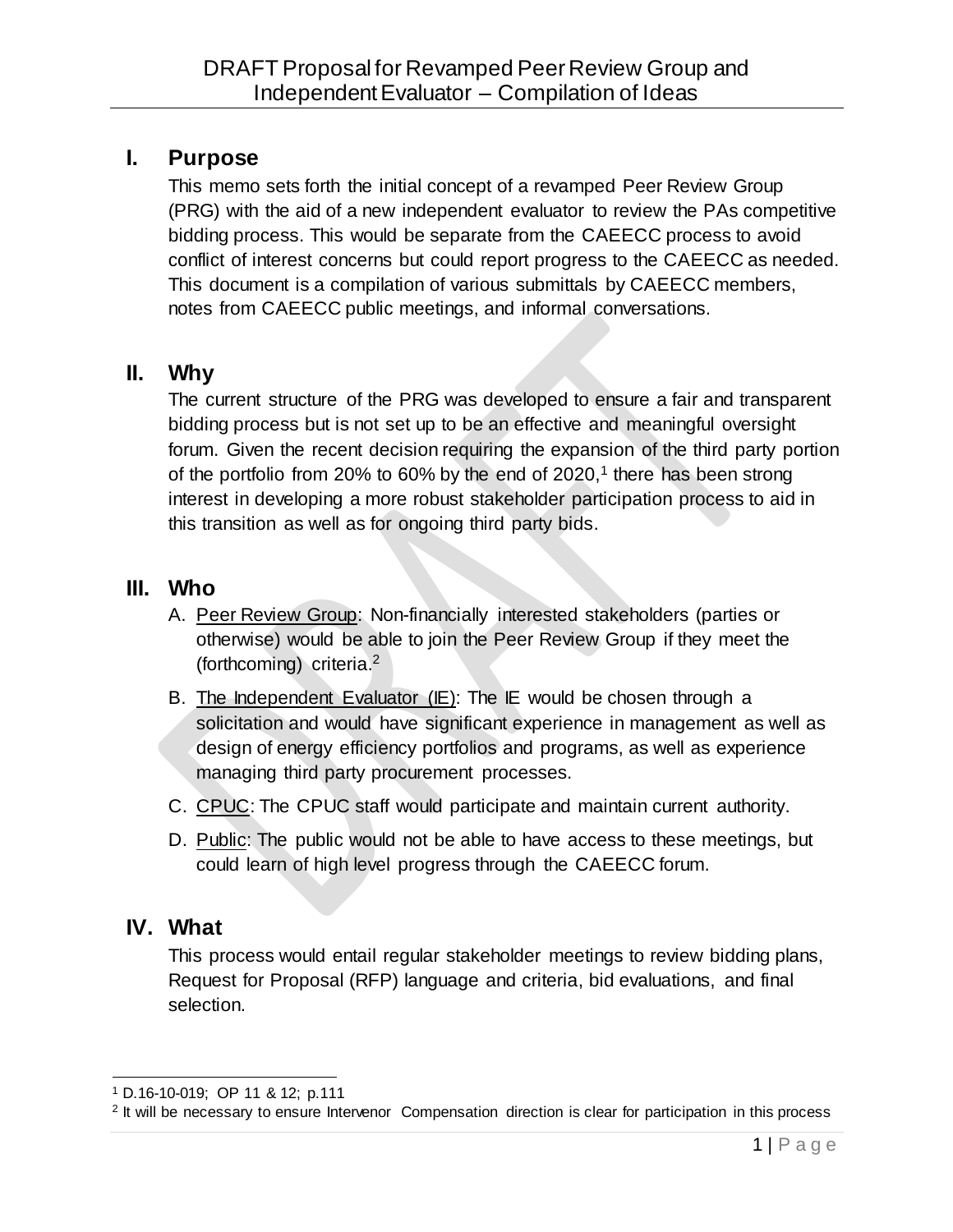The IE roles would be:

- A. Review how the PAs structure their bids to ensure consistency with Commission guidance and state policy, including proposed budgets, prequalification requirements as appropriate, scopes of work, performance and EM&V requirements, target TRC and PAC, evaluation criteria and each criterion's respective weight, RFP language, and RFP distribution lists.
- B. Conduct a periodic review of the results of the PAs' evaluation processes (e.g., how many parties responded to each bid, what was the range of scoring results, disqualified respondents, etc.).
- C. Provide an annual written assessment to CPUC's Energy Division and the PRG of the processes and results, with possible suggestions for future enhancements.

If approved, the IE and revamped PRG should:

- A. Establish a timeline for launch such that this process would be ready concurrent with initial bids after the Commission decision on the business plans;
- B. Determine a timeline of meetings post-launch; and
- C. Outline meeting protocols.

# **V. Key Questions/Comments**

## **A. What is the problem we're trying to solve?**

- a. Comment that this question presumes something needs to be fixed.
- b. Comment that process should be set up to discuss patterns of trouble, not necessarily focus solely on anomalies.
- c. Additional comment responded that the request to establish this process does not presume foul play, rather such an approach enables due diligence of spending customer funds. Similar approaches are used in other situations that use public or customer funds.
- d. *No clear follow up discussion needed – check with group*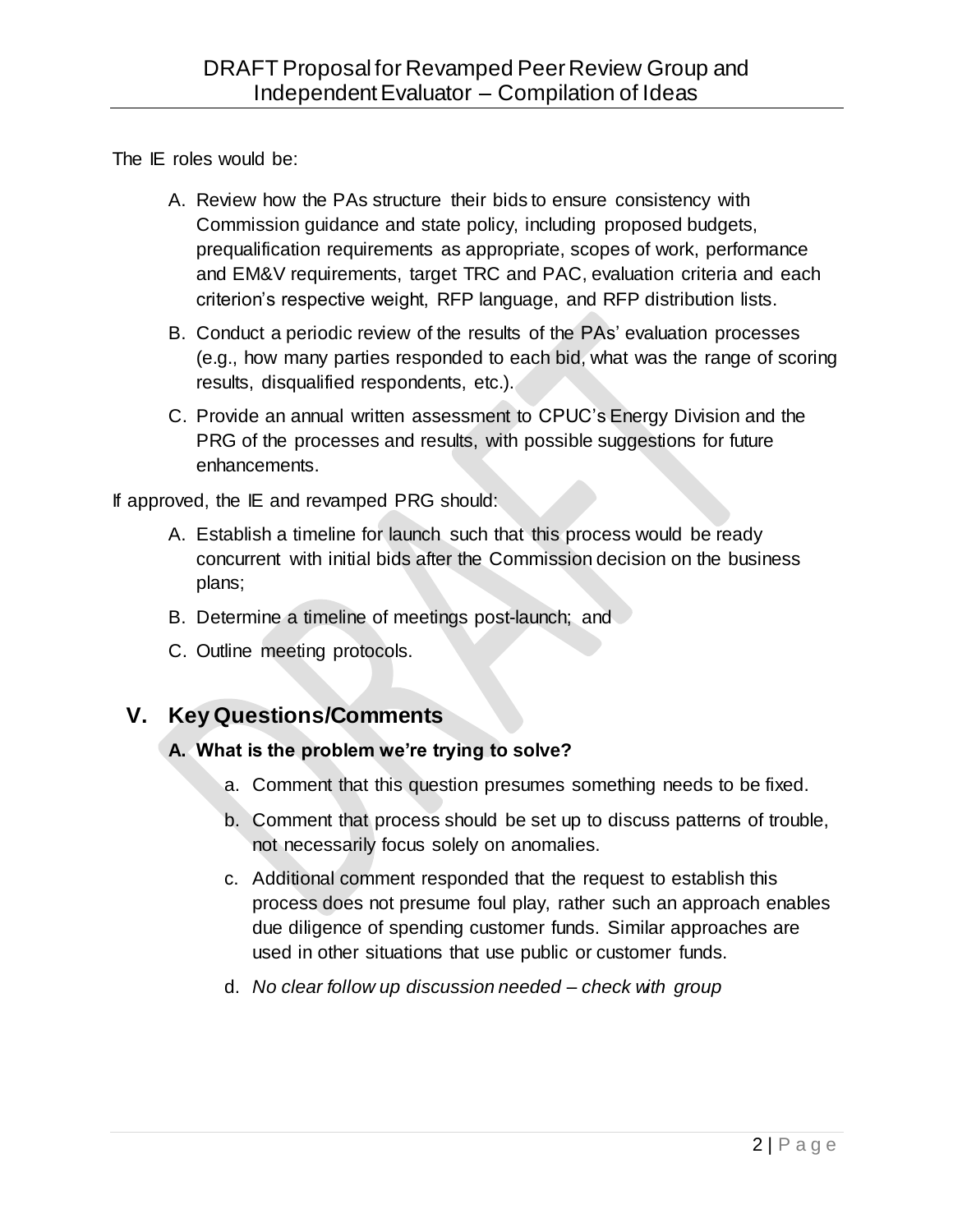#### **B. How do we ensure this process does not slow the bidding process?**

- a. Depending on how this approach is established, it could conceivably add layers of review that delay the process.
- b. It is already time consuming to get through the process, please do not make it harder for implementers.
- c. *Design should consider such concerns. (e.g., proposal should outline reasonable predetermined time limits on stages of the process so there is a predictable timeline)*

#### **C. How would this fit with the current PA bidding oversight processes?**

- a. Comment that there is a current extensive quality control process. Would this be an additive or duplicative layer?
- b. Comment response that is would replace current processes that are not functioning (like the current PRG) thereby would not be additional and focuses on transparent quality assurance of the current processes.
- c. *Design should speak to interplay with current process (e.g., this PRG/IE process is before/after/interspersed with the internal PA bid. The internal process does XYZ while the PRG/IE process would do PDQ).*

## **D. Would this apply to all types of bids?**

- a. Comment that some bids are "quick bids" among other outsource types
- b. Proposal for this to apply only to 3P bids (i.e., 20% now to 60% 2020)
- c. What about SW that are also 3P?
- d. *Ad hoc working group needs to outline a clear scope.*

#### **E. What is a reasonable cost?**

- a. Comment that the cost of this could be extensive. The scope of the IE would be critical to manage the cost from ballooning (e.g., spot check and review PA process vs. concurrently reviewing and scoring all bids)
- b. *PRG/IE subcommittee should explore costs associated with such processes within and outside CA for a basis to determine appropriate budget of IE.*